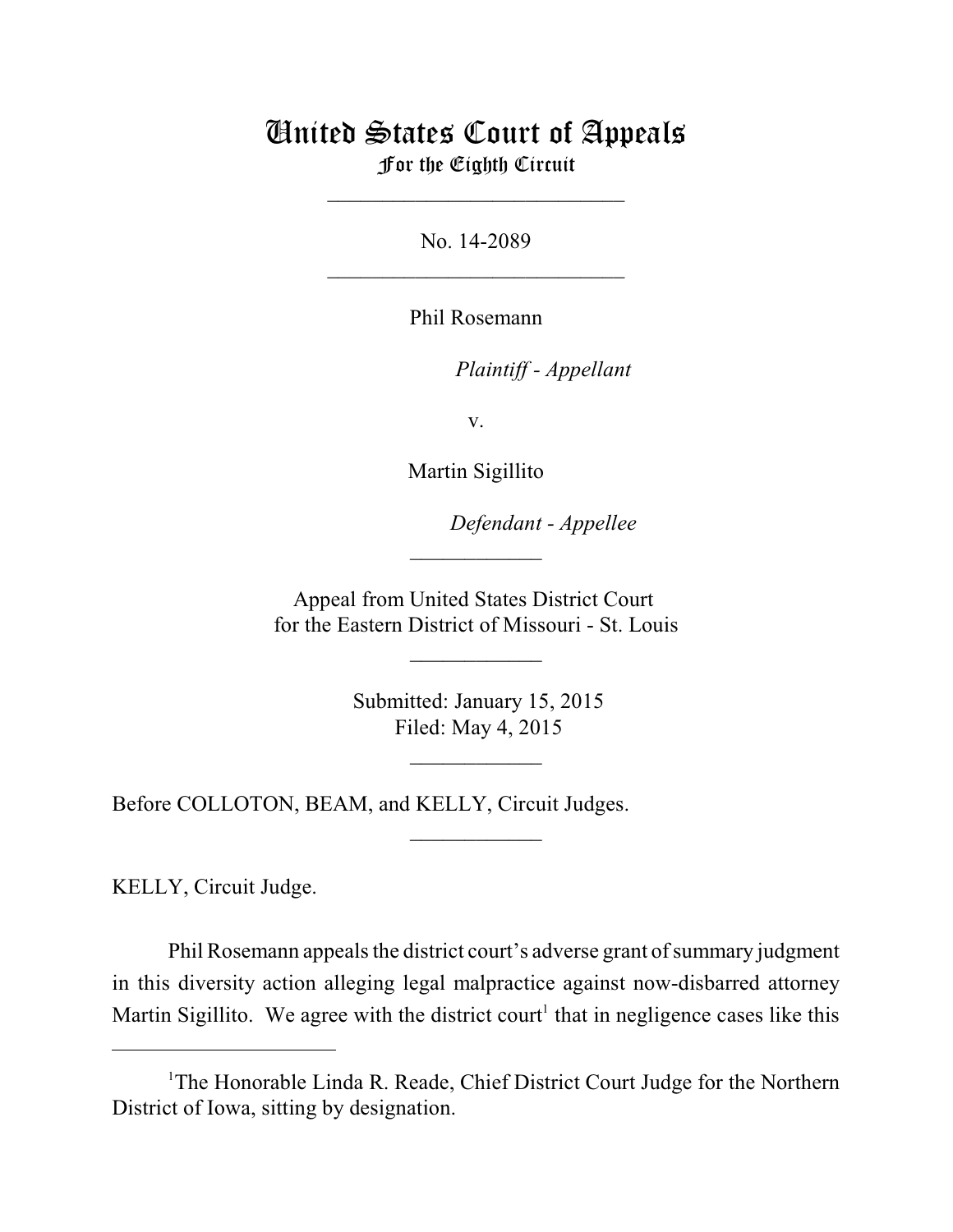one, Missouri law requires expert-witness testimony about the duty of care owed. Without providing an expert, Rosemann's claim is invalid. Thus, we affirm the judgment.<sup>2</sup>

## **I. Background**

The following facts are construed in the light most favorable to Rosemann, the non-moving party. Quinn v. St. Louis County, 653 F.3d 745, 750 (8th Cir. 2011). Rosemann hired Sigillito in 2002 to help him invest millions of dollars from the sale of Rosemann's sharesin a family business, after Sigillito falsely informed Rosemann that he was an expert in international investments. Sigillito assured Rosemann that there would be no risk in investing the money in a foreign company and that Rosemann's interest would be protected. As part of this investment, Sigillito charged Rosemann \$15,000 to incorporate Braithwaite Consulting Limited, a Belize company; Braithwaite purportedly would invest the money to reduce taxes on the investment. Rosemann was elected director and secretary of Braithwaite.

In January 2007, Rosemann received a \$15.6 million buyout from the sales of shares of his family's company. Sigillito instructed Rosemann to loan \$5 million of the buyout to *METAG Insaat Ticaret A.S.*, a Turkish contractor, referred to by both parties as "Metis." When Rosemann resisted, Sigillito told him "the loan was guaranteed by [North Atlantic TreatyOrganization] contracts and that Sigillito would structure the deal to protect Rosemann and defer taxes." Sigillito assured Rosemann the NATO contracts could be seized if Metis did not repay the loan. Rosemann transferred the entire \$15.6 million to Sigillito, who then wrote a \$5 million check to Metis. For that service, Sigillito charged Rosemann \$100,000. Sigillito took other portions of the \$15.6 million for his own use and loaned \$10.8 million to another party in England. Only approximately \$2.75 million was repaid.

<sup>&</sup>lt;sup>2</sup>We have jurisdiction over this appeal under 28 U.S.C.  $\S$  1291.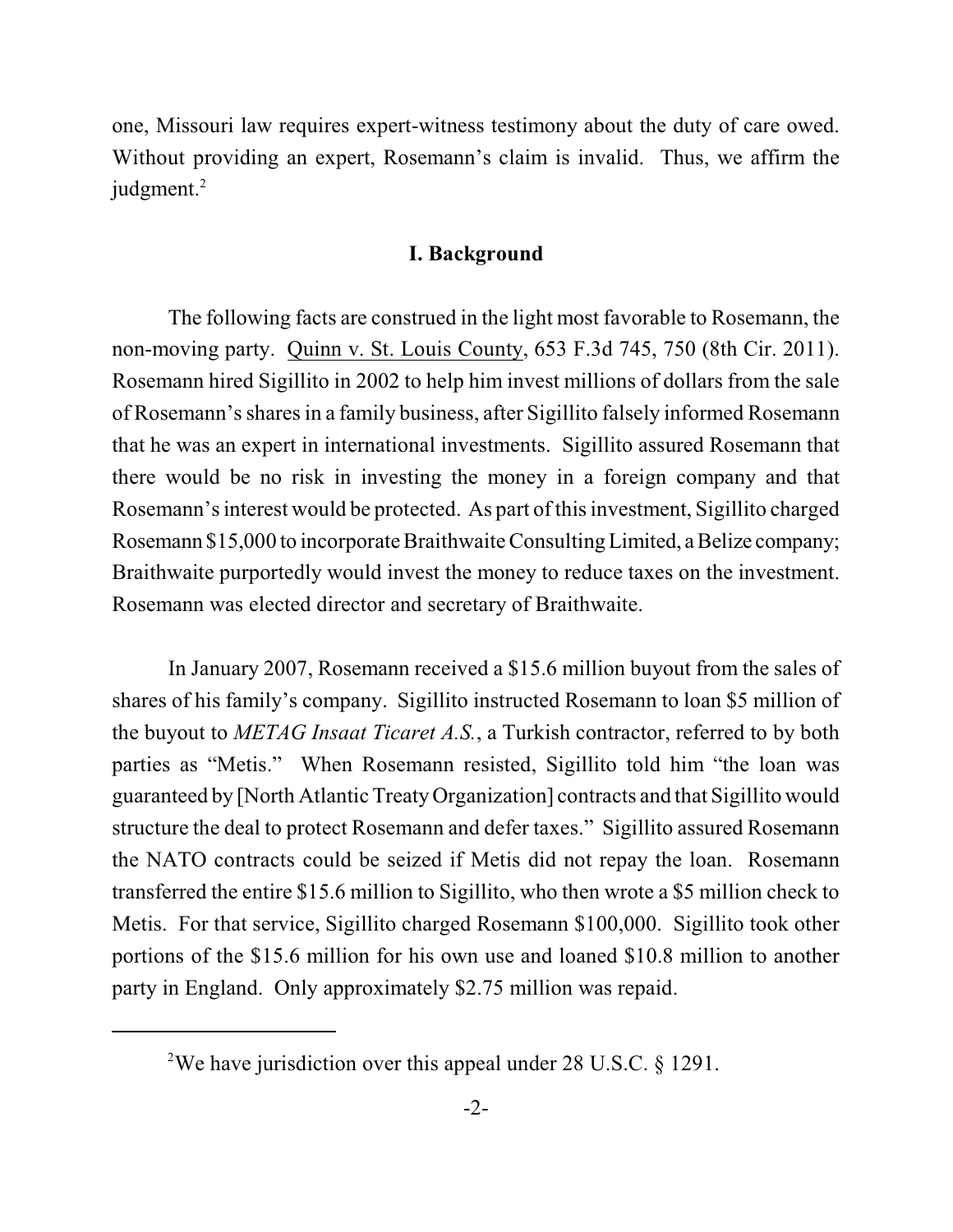Two years later, in January 2009, Metis defaulted on the loan. In September 2009, Metis filed for bankruptcy protection in Turkey. Sigillito filed suit against Metis but assigned Braithwaite's interest to a St. Louis-based company owned by Sigillito. The district court in St. Louis transferred that lawsuit to New York because of venue problems. The suit eventually was dismissed. The loan remains in default, and according to Rosemann, the total owed in principal and interest is \$7,464,041.

In April 2012, Sigillito was convicted of nine counts of wire fraud, four counts of mail fraud, six counts of money laundering, and one count of conspiracy to commit mail and wire fraud. He was sentenced to a total term of 480 months' imprisonment. See United States v. Sigillito, 759 F.3d 913, 922 (8th Cir. 2014).<sup>3</sup> After Sigillito's convictions, Rosemann brought this suit against Sigillito for legal malpractice regarding the handling of Rosemann's investments. 4

Rosemann alleged in his complaint that the NATO contracts do not exist, and thus Rosemann was unable to recover the loaned \$5 million. Rosemann says he "justifiably relied" on Sigillito's assurance that the contracts existed and that the investment was risk-free. He says he would not have entered into the loan had he

<sup>&</sup>lt;sup>3</sup>Sigillito moved in this court to exclude any reference in Rosemann's brief to Sigillito's criminal trial. We may take judicial notice of judicial opinions, especially our own, and thus may reference the fact of Sigillito's conviction and his sentence in our consideration of this case. See Stutzka v. McCarville, 420 F.3d 757, 760 n.2 (8th Cir. 2005). Because we need not rely on the challenged section of Rosemann's brief to consider the merits of this appeal, we dismiss Sigillito's motion to strike as moot. See Stewart v. Prof'l Computer Ctrs., Inc., 148 F.3d 937, 940 n.3 (8th Cir. 1998).

<sup>&</sup>lt;sup>4</sup>This suit, filed only by Rosemann and against only Sigillito, was preceded by a class-action suit by numerous plaintiffs, including Rosemann and Braithwaite, against numerous defendants, including Sigillito. The district court consolidated the cases for discovery purposes but not for trial purposes.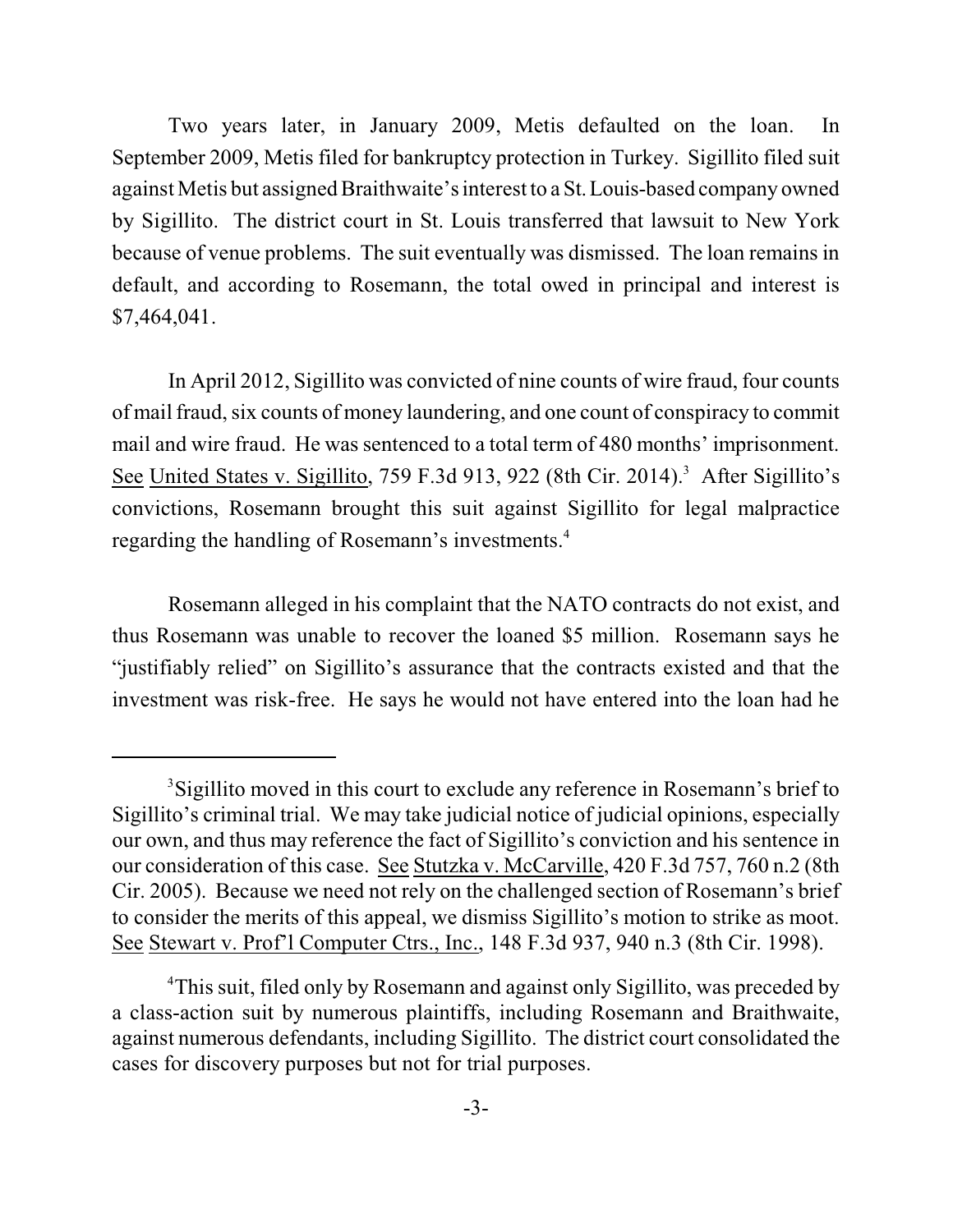known that it was not guaranteed, and as a result of Sigillito's negligence in completing the loan, Rosemann suffered damages.

After discovery had concluded, Sigillito filed a motion in limine to exclude various sections of Rosemann's complaint, a trial brief, and a motion to strike witnesses. Relevant to this appeal, Sigillito moved to exclude any evidence of his alleged malpractice because, he asserted, Missouri law requires expert testimony to establish a claim of legal malpractice, and Rosemann had failed to name an expert. Because Rosemann had not named an expert to testify regarding Sigillito's alleged negligence in handling the \$5 million loan to Metis, Sigillito concluded, any evidence about that subject should be excluded.

The district court informed the parties that it planned to convert Sigillito's three filings collectively into a motion for summary judgment and ordered Rosemann to respond with his own trial brief, addressing why Braithwaite was not a named plaintiff and why he had not named an expert witness. The court also ordered Rosemann to respond to the arguments in Sigillito's motion in limine. Rosemann did not object to the court's proposed course of action.

The court held a telephone status hearing on Rosemann's response and Sigillito's reply to the response and, one week later, issued a written order granting summary judgment for Sigillito. Although Rosemann sought to add a claim for negligent misrepresentation, the court rejected that new claim because Rosemann had attempted to add the claim in his amended jury instructions, which were struck by the court when Rosemann filed them past the deadline for proposed jury instructions. Additionally, nothing in Rosemann's complaint suggested he would "pursue separate" claims for negligent misrepresentation and legal malpractice." Thus, the court concluded, the "only possible claim in this case is a professional negligence claim."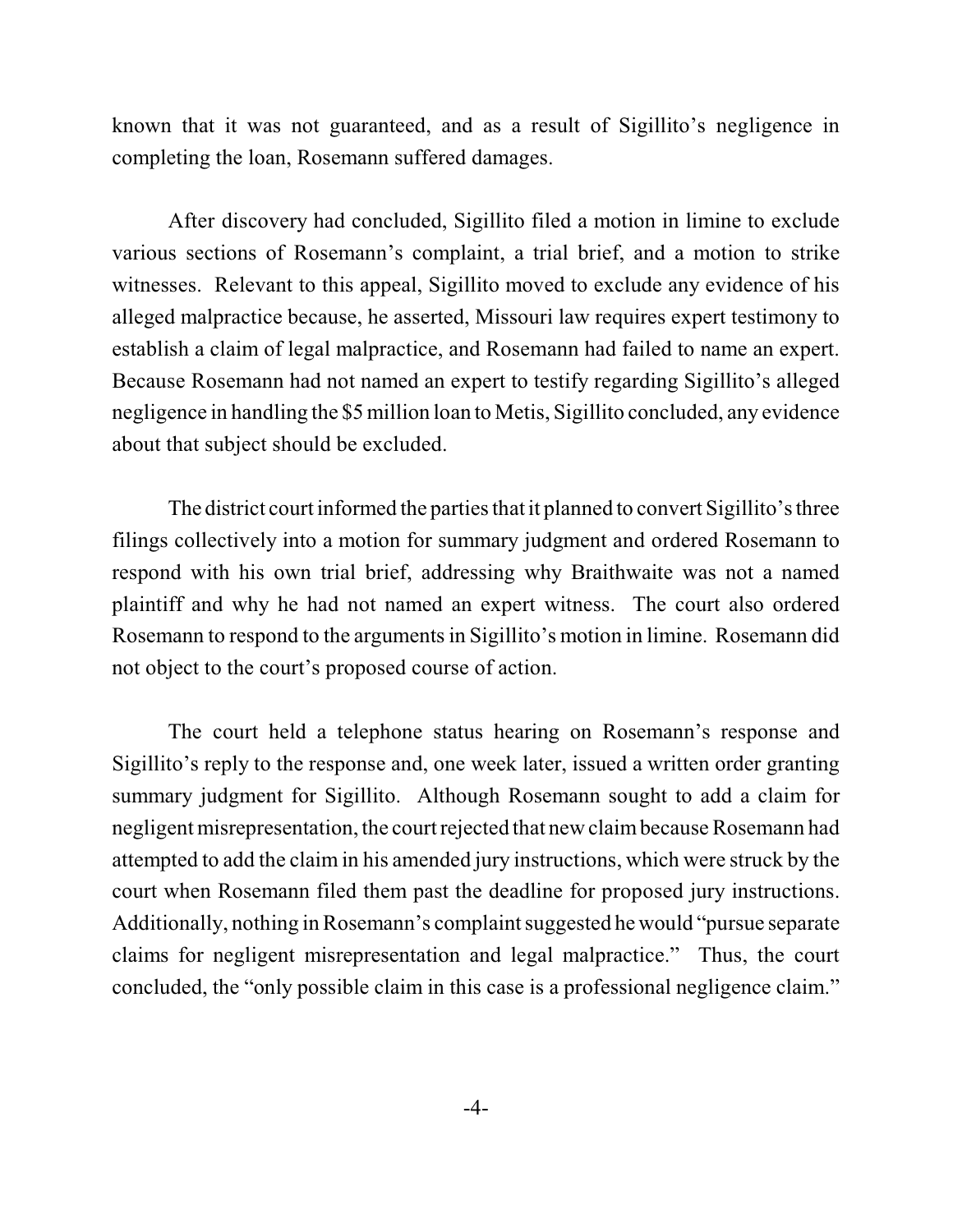The district court reviewed the law on professional negligence in Missouri, which governs in this diversity suit. See Payne v. Grinnell Mut. Reinsurance Co., 716 F.3d 487, 490 (8th Cir. 2013). With few exceptions, the court noted, "an expert witness is generally necessary to tell the jury what the defendant should or should not have done under the particular circumstances." One relevant exception, the court added, is when the alleged negligence is "clear and palpable." But the court rejected application of that exception because in cases allowing it, a jury of lay persons could determine a party's negligence without additional information. The court compared that scenario with this case, in which an expert would be necessary to testify regarding "whether Rosemann would have recovered the amount due on the loan if not for Sigillito's alleged negligence."

In this case, the district court explained, Rosemann is not alleging a simple situation of negligence: Rosemann is not saying that Sigillito was negligent because he falsely told Rosemann the loan was guaranteed by the NATO contracts, which acted as collateral. Instead, the court concluded, Rosemann is alleging that Sigillito negligently advised himthat the loan was a safe—i.e., not risky—investment because there were assets that could be seized in case of a default. That second situation, the court continued, raises a complex question, the answer to which requires a showing (1) whether Sigillito exercised the appropriate standard of care when investigating whether the collateral existed and when attempting to seize assets after Metis defaulted, and (2) that Rosemann would have recovered on the defaulted loan but for Sigillito's negligence. That claim was not submissible to a jury, the court ruled, because Rosemann failed to name an expert who would testify about the appropriate standard of care. Thus, the court granted Sigillito summary judgment.

## **II. Discussion**

On appeal, Rosemann argues that his complaint focuses on Sigillito's false representation that the Metisloan was guaranteed by the NATO contracts. An expert,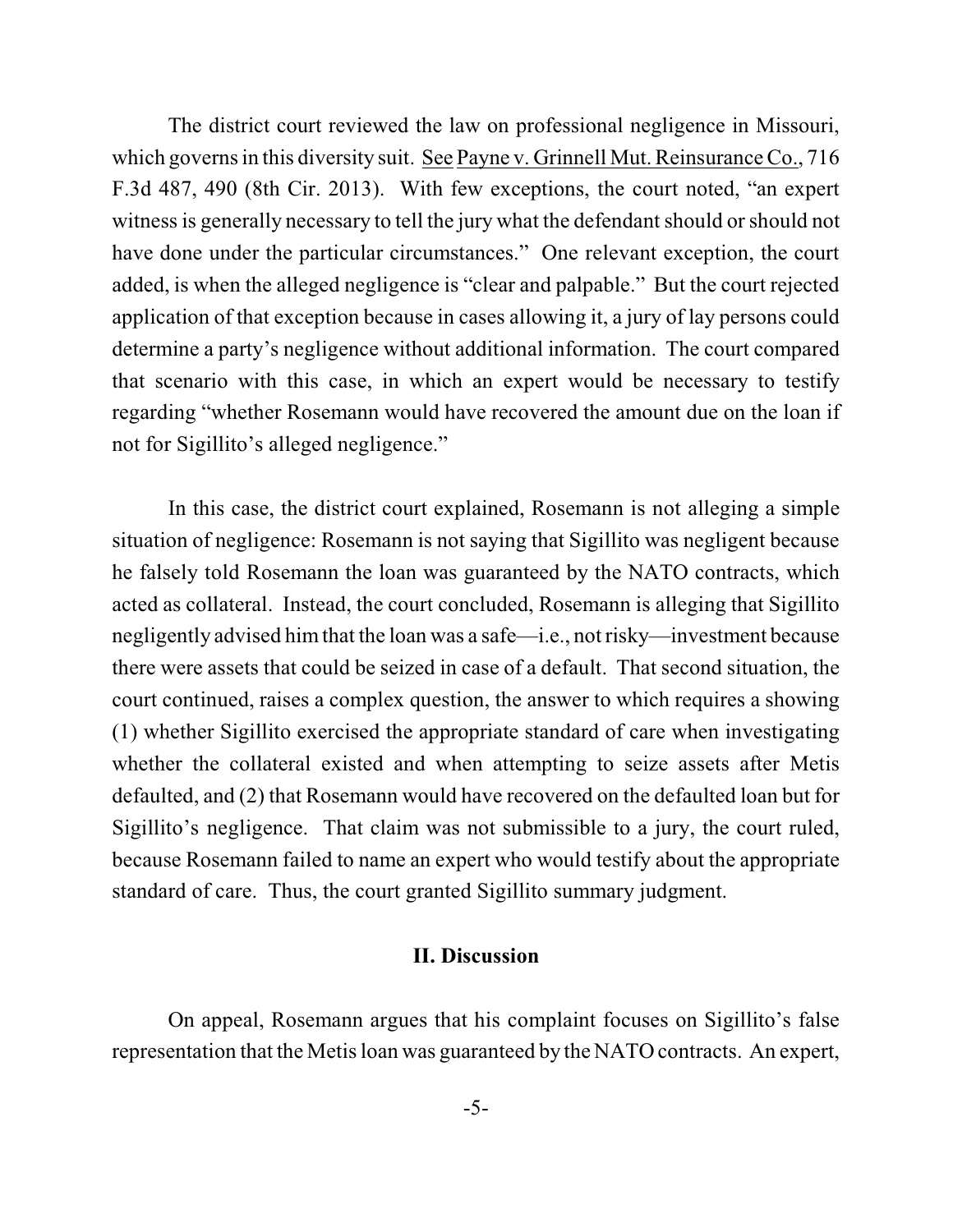Rosemann asserts, is not required for that claim, which can be proven with Rosemann's testimony that he relied on Sigillito's false advice. Thus, Rosemann concludes, summary judgment improperly was granted to Sigillito, and the case should have been presented to a jury.<sup>5</sup>

We review de novo the grant of summary judgment and may affirm the judgment on any basis supported by the record. See Curtis Lumber Co. v. La. Pac. Corp., 618 F.3d 762, 771 (8th Cir. 2010). Because this is a suit under diversity jurisdiction, we apply the law of the forum state—here, Missouri. See Payne, 716 F.3d at 490 .

Rosemann's complaint frames the action as one of legal malpractice based on negligence. To establish a claim of negligence under Missouri law, a plaintiff must show, among other things, the existence of a legal duty and a breach by the defendant of that duty. Freight House Lofts Condo Ass'n v. VSI Meter Servs., Inc., 402 S.W.3d 586, 597 (Mo. Ct. App. 2013). Missouri law also provides that in cases of professional negligence, "the specific duty is defined by the profession, itself"; thus,

an expert witness is generally necessary to tell the jury what the defendant should or should not have done under the particular circumstances of the case and whether the doing of that act or the failure

<sup>&</sup>lt;sup>5</sup>Rosemann also contests the district court's conversion of Sigillito's three filings (motion in limine, motion to strike, and trial brief) into a motion for summary judgment. The court notified the parties two months in advance that it planned to convert the filings into a motion for summary judgment and ordered Rosemann to demonstrate why summary judgment would be improper, even though the time to file a resistance to Sigillito's motion had long since passed. In his response, Rosemann did not object to the court's proposed action. Though the conversion was unusual, we see no error in the district court's decision. See Madewell v. Downs, 68 F.3d 1030, 1048 (8th Cir. 1995).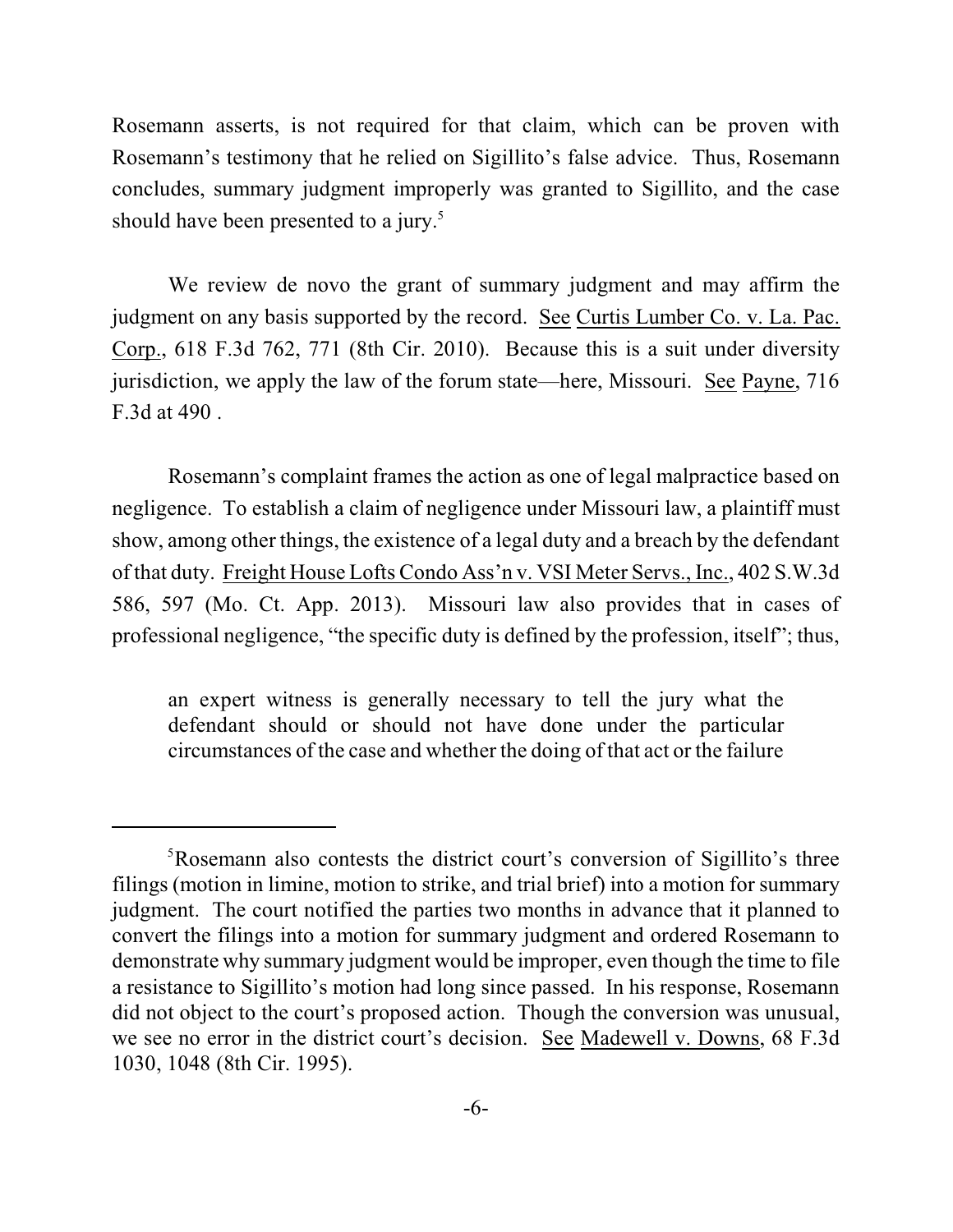to do that act violated the standards of care of the profession (and, thus, constituted negligence).

Ostrander v. O'Banion, 152 S.W.3d 333, 338 (Mo. Ct. App. 2004). The negligent act, therefore, is the act or failure to act, the standards for which must be presented by an expert. Id. at 338–39; Parra v. Bldg. Erection Servs., 982 S.W.2d 278, 285 (Mo. Ct. App. 1998). Expert testimony also is required in actions alleging legal malpractice. See Roberts v. Sokol, 330 S.W.3d 576, 581 (Mo. Ct. App. 2011). "To establish that an attorney was negligent, a plaintiff must show that he failed to exercise that degree of skill and diligence ordinarily used under the same or similar circumstances by members of the legal profession." Id. at 580 (quotation omitted).

There are exceptions to this rule. Expert testimony is not required if the negligence in question is "clear and palpable to a jury of laymen." Zweifel v. Zenge & Smith, 778 S.W.2d 372, 374 (Mo. Ct. App. 1989); see Hart v. Steele, 416 S.W.2d 927, 932 (Mo. 1967) (explaining exception to expert-testimony requirement applies if "the want of skill or lack of care is so apparent as to be within the comprehension of laymen and requires only common knowledge and experience to understand and judge it"). A claim of legal malpractice would not require expert testimony if, for example, a lawyer failed to file a claim within the statute of limitations or allowed "some other time limit to pass." See Zweifel, 778 S.W.2d at 374.

In his complaint, Rosemann alleged that Sigillito negligently prepared the Promissory Note sent fromBraithwaite—a Belize corporation—to Metis—a Turkish contractor. That is not the same argument Rosemann proffered to this Court during oral argument that Sigillito simply lied about the existence of the NATO contracts. To determine whether Sigillito negligently handled the Note, a jury would need to know what an attorney, "under the same or similar circumstances," would have done and why Sigillito's actions were unacceptable. Roberts, 330 S.W.3d at 580. That technical standard is similar to the standard allegedly not met by the attorneys in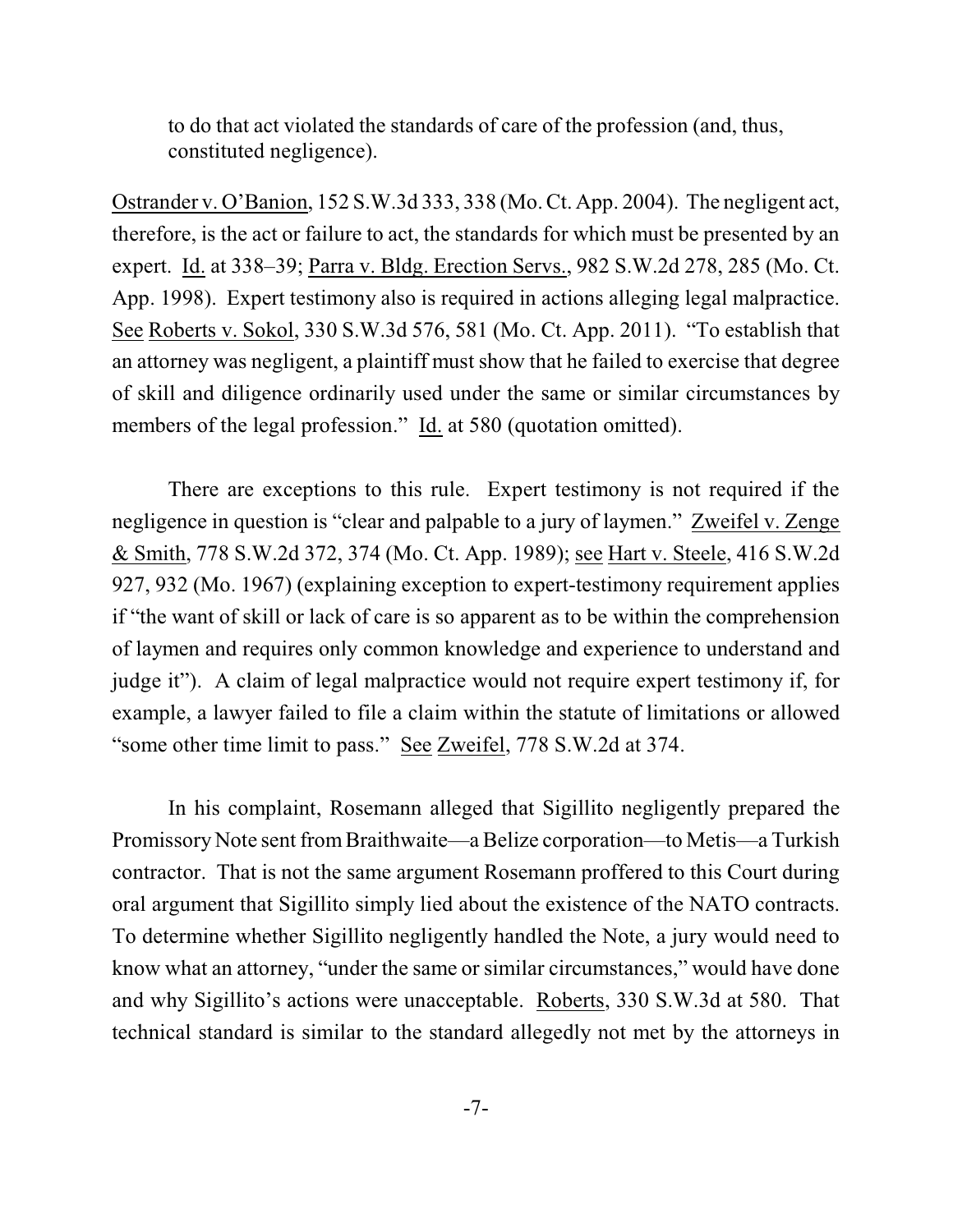Zweifel, who did not raise on appeal the trial court's failure to instruct the jury about excusable homicide. Both involve "somewhat arcane subjects to the ordinary juror," Zweifel, 778 S.W.2d at 374, subjects that go beyond the "common knowledge and experience" of most lay persons, Steele, 416 S.W.2d at 932. Because the alleged lack of care would not be "clear and palpable" to most lay persons in this case, this exception does not apply.

Rosemann alternatively argues that Sigillito's negligence would be within the "common knowledge" of the jury, thus invoking another potential exception to the requirement of expert testimony in cases alleging professional negligence. But the cases Rosemann cites in support of this argument are distinguishable because they discuss a professional who did not adhere to a contract or guide, rather than a particular standard of care. In Aetna Ins. Co. v. Hellmuth, Obata & Kassabaum, Inc., 392 F.2d 472 (8th Cir. 1968), the alleged negligence concerned a contractor who failed to supervise the filling of a sewer ditch, as was required under contract; to correct misaligned forms used to retain and support a poured concrete wall; and to recognize that a sewer pipe was improperly positioned and crooked. We held that a jury could understand these "commonplace factual situations," and thus no expert witness testimony was needed. Id. at 478. Similarly, in Jaeger v. Henningson, Durham & Richardson, Inc., 714 F.2d 773, 775 (8th Cir. 1983), an architect followed the directions in a shop drawing to craft a steel landing pan with 14-gauge steel and no angle stiffeners, even though earlier specifications required that the landing pad be fabricated from 10-gauge steel with angle supports. We concluded that the action against the architectural firm was one for negligent failure to supervise the shop drawings; because a jury of laypersons alone could determine whether failure to supervise an employee was negligent, the case did not require expert testimony on the appropriate standard of care. Id. at 776; see also Bartak v. Bell-Galyardt & Wells, Inc., 629 F.2d 523, 530 (8th Cir. 1980) (noting that action for negligence in supervision of architects "come[s] within the 'general knowledge' exception" to requirement of expert testimony).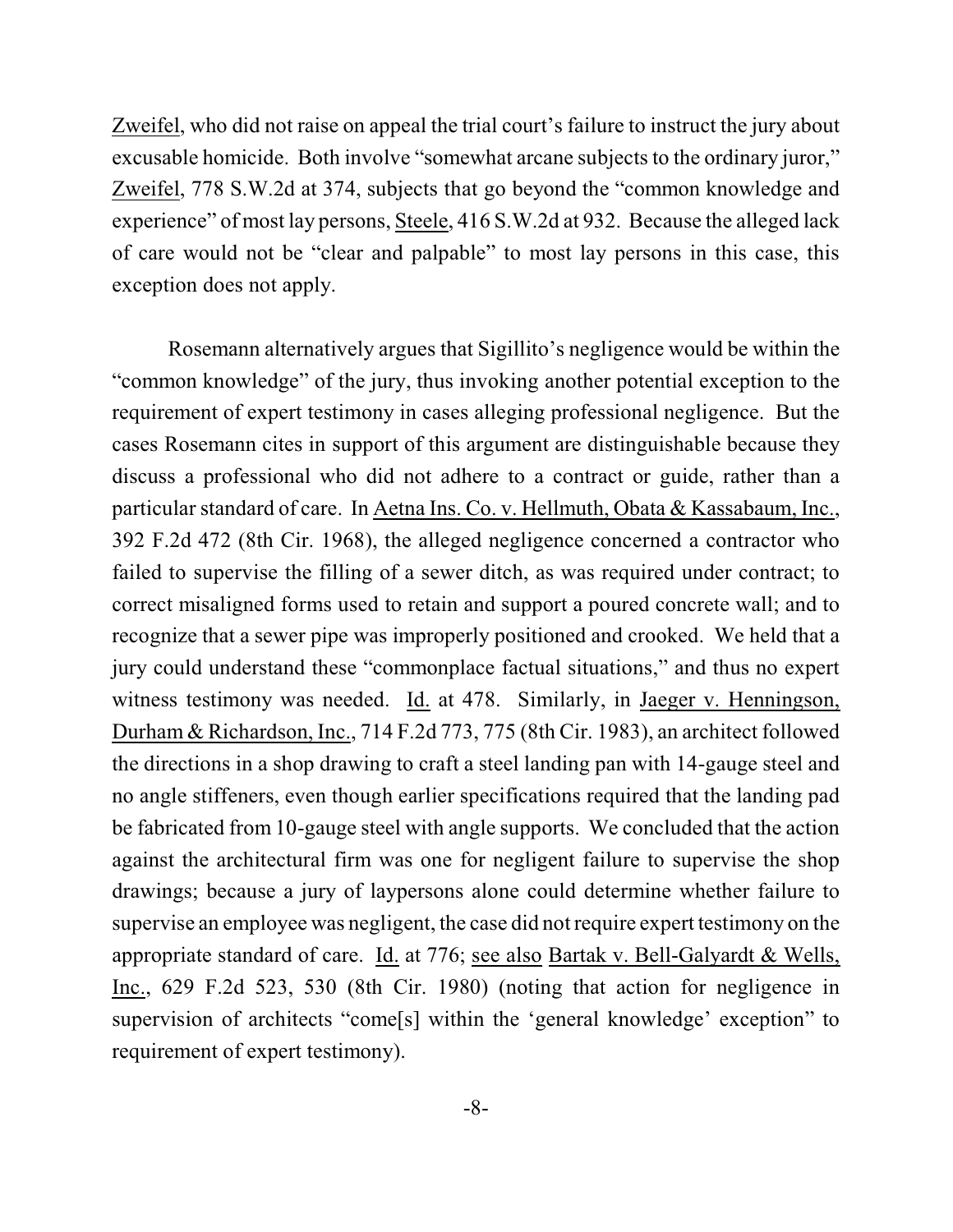Sigillito did not simply fail to follow instructions, a guide, or written specifications. Instead, by Rosemann's own words, Sigillito allegedly failed to exercise "the reasonable degree of knowledge and skill that is ordinarily possessed and exercised by attorneys in the preparation of a Promissory Note between two foreign corporations." Whatever knowledge or skill Sigillito allegedly should have had to prevent the collapse of the loan and loss to Braithwaite of \$5 million is not obvious or common knowledge; rather, it is technical and based on the nature of the deal and the profession. Whether Sigillito improperly followed that standard requires the testimony of an expert in international law and/or international transactions.

We thus agree with the district court that Rosemann was required to name an expert who would testify regarding the proper standard of care in this case. Rosemann's failure to name an expert, under Missouri law, rendered his claim of professional negligence not submissible.<sup>6</sup>

Last, Rosemann asserts that his complaint contained a claim for negligent misrepresentation, which would not require expert testimony regarding the standard of care. Rosemann attempted to add this claim in his amended jury instructions, which he filed almost two weeks after the district court's imposed deadline for filing jury instructions. The court struck Rosemann's amended instructions and ordered the parties to consult with each other to develop proper joint instructions. Rosemann persisted in this claim, but the court concluded that any potential claim for negligent misrepresentation was properly treated as a claim for professional negligence.

Under Missouri law, when liability depends on an attorney's "negligent performance of professional services" to a client, the claim must be treated as one for

<sup>&</sup>lt;sup>6</sup>Sigillito asserts Rosemann is not the proper plaintiff to bring this suit. Because we affirm the district court's judgment on a different basis, we, as the district court did, decline to address this argument.